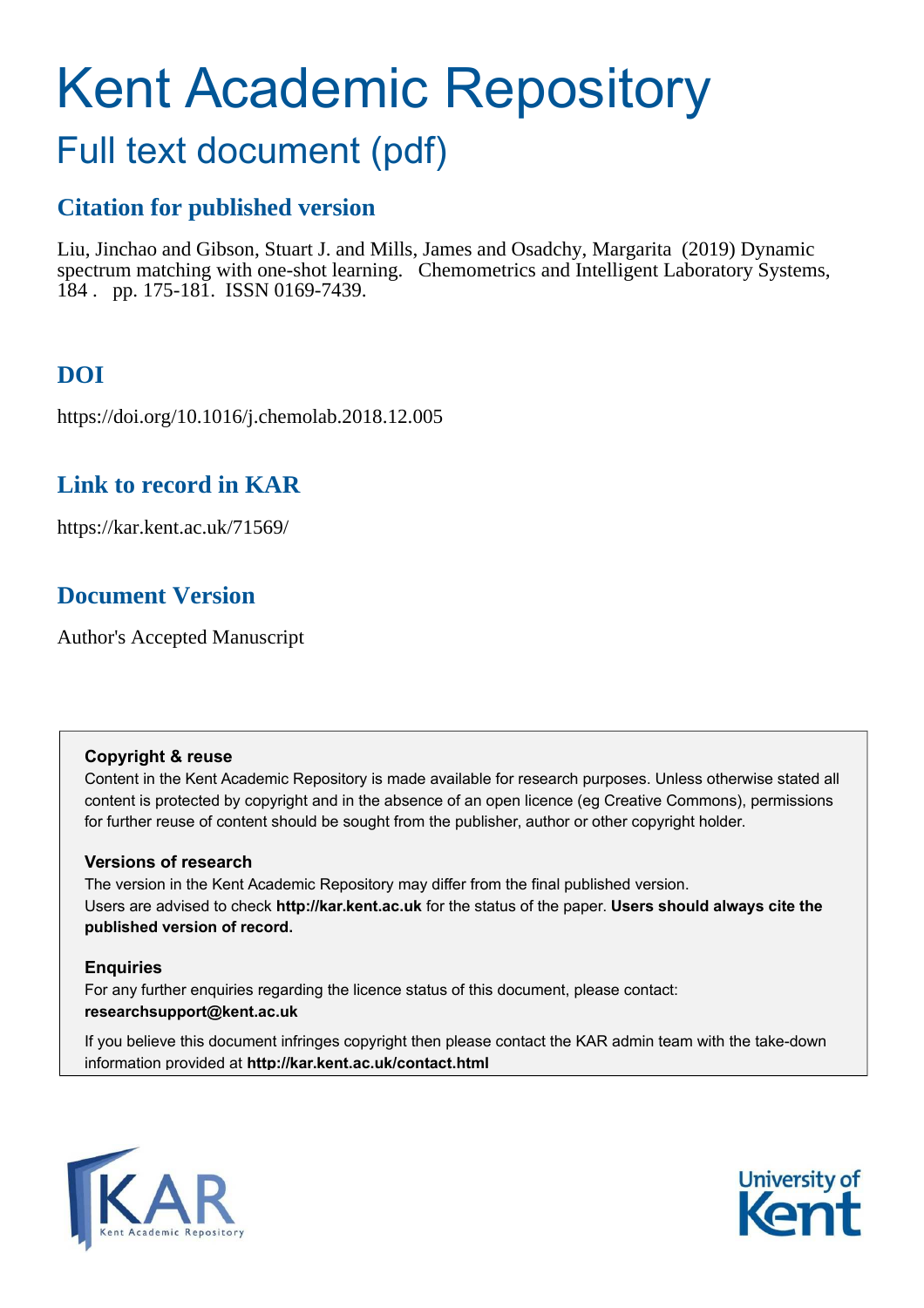### Dynamic Spectrum Matching with One-shot Learning

Jinchao Liu<sup>a</sup>, Stuart J. Gibson<sup>a,b</sup>, James Mills<sup>c</sup>, Margarita Osadchy<sup>d</sup>

<sup>a</sup>*VisionMetric Ltd, Canterbury, Kent, UK. E-mail: liujinchao2000@gmail.com*

<sup>b</sup>*Department of Physical Science, University of Kent, Canterbury, Kent, UK. E-mail: S.J.Gibson@kent.ac.uk*

<sup>c</sup>*Sandexis Ltd, Sandwich, Kent, UK. E-mail: james.mills@sandexis.co.uk*

<sup>d</sup>*Department of Computer Science, University of Haifa, Mount Carmel, Haifa, Israel. E-mail: rita@cs.haifa.ac.il*

#### Abstract

Convolutional neural networks (CNN) have been shown to provide a good solution for classification problems that utilize data obtained from vibrational spectroscopy. Moreover, CNNs are capable of identifying substances from noisy spectra without the need for additional preprocessing. However, their application in practical spectroscopy is restricted due to two reasons. First the effectiveness of classification using CNNs diminishes rapidly when only a small number of spectra per substance are available for training (which is a typical situation in real applications). Secondly, to accommodate new, previously unseen, substance classes the network must be retrained which is computationally intensive. Here we address these issues by reformulating a multi-class classification problem with a large number of classes to a binary classification problem for which the available data is sufficient for representation learning. Hence, we define the learning task as identifying pairs of inputs as belonging to the same class or different classes. We achieve this using a Siamese convolutional neural network. A novel sampling strategy is proposed to address the imbalance problem in training the Siamese network. The trained network can classify samples of previously unseen substance classes using just a single reference sample (termed as one-shot learning in the machine learning community). Our results on three independent Raman datasets demonstrate much better accuracy than other practical systems to date, while allowing effortless updates of the system's database with new substance classes.

*Keywords:* Spectrum Matching, Siamese Network, One-shot Learning, Convolutional Neural Networks

*Preprint submitted to Journal Name January 8, 2019*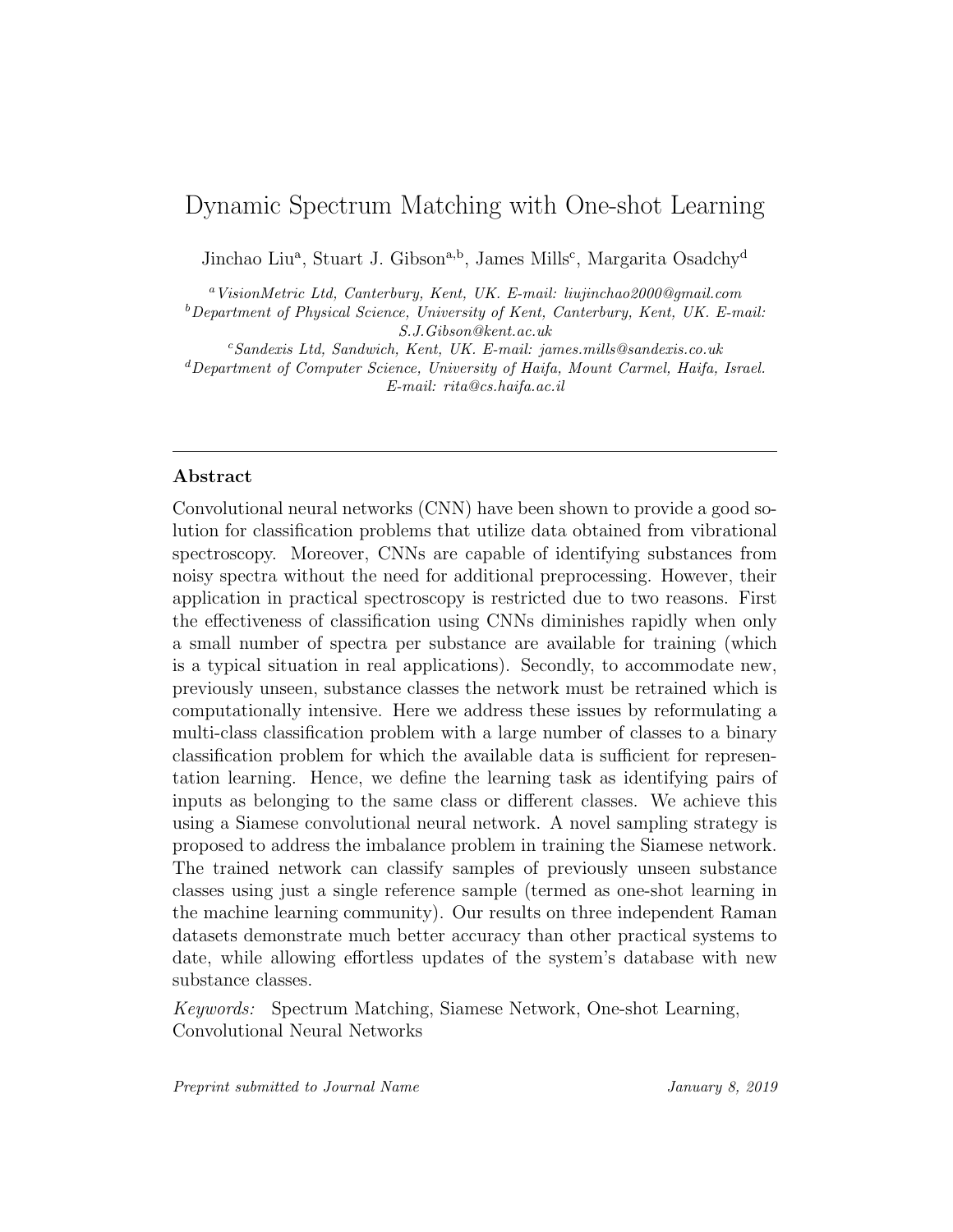#### 1. Introduction

Raman spectroscopy is used for the identification and quantification of solids (particles, pellets, powers, films, fibers), liquids (gels, pastes) and gases. The technique relies upon the inelastic scattering of monochromatic light, caused by interactions with molecular vibrations. A "molecular fingerprint" of a substance can therefore be obtained in the form of a spectrum comprising peaks that are characteristic of its chemical composition. Since it provides fast, non-contact, and non-destructive analysis, Raman spectroscopy has a wide range of applications in a variety of industries and academic fields.

Pattern recognition methods can be used for automatic identification of substances from their Raman spectrum. However, most of the pattern recognition methods require preprocessing of the data. Due to this limitation, a standard pipeline for a machine classification system based on Raman spectroscopy includes preprocessing in the following order: cosmic ray removal, smoothing and baseline correction. Additionally, the dimensionality of the data is often reduced using principal components analysis (PCA) prior to the classification step.

It was shown in [1], that Raman Spectra classification can be achieved successfully using convolutional neural networks (CNNs). There are three main benefits of using CNNs for vibrational spectra classification. Firstly, a CNN can be trained to remove baselines, extract good features, and differentiate between spectra from a large number of classes in an integrated manner within a single network architecture. Thus it removes the need for preprocessing the signal. Secondly, CNN has been shown to achieve significantly better classification results than all previous methods [2, 3, 4, 5, 6, 7, 8, 1]. Thirdly, the classification is very efficient in terms of computation time.

In addition to these factors, a practical spectrum matching system should be enable spectra to be added or removed from a database dynamically in real time, without the additional overheads associated with retraining the underlying classifier. Some substances might have only few or even a single sample per class. Thus a practical system should be able to provide accurate classification even when the training data is sparse. In this context, applying CNN is problematic. First, adding a new class to a CNN requires a change in architecture of the network (or at least its last layers) and retraining of the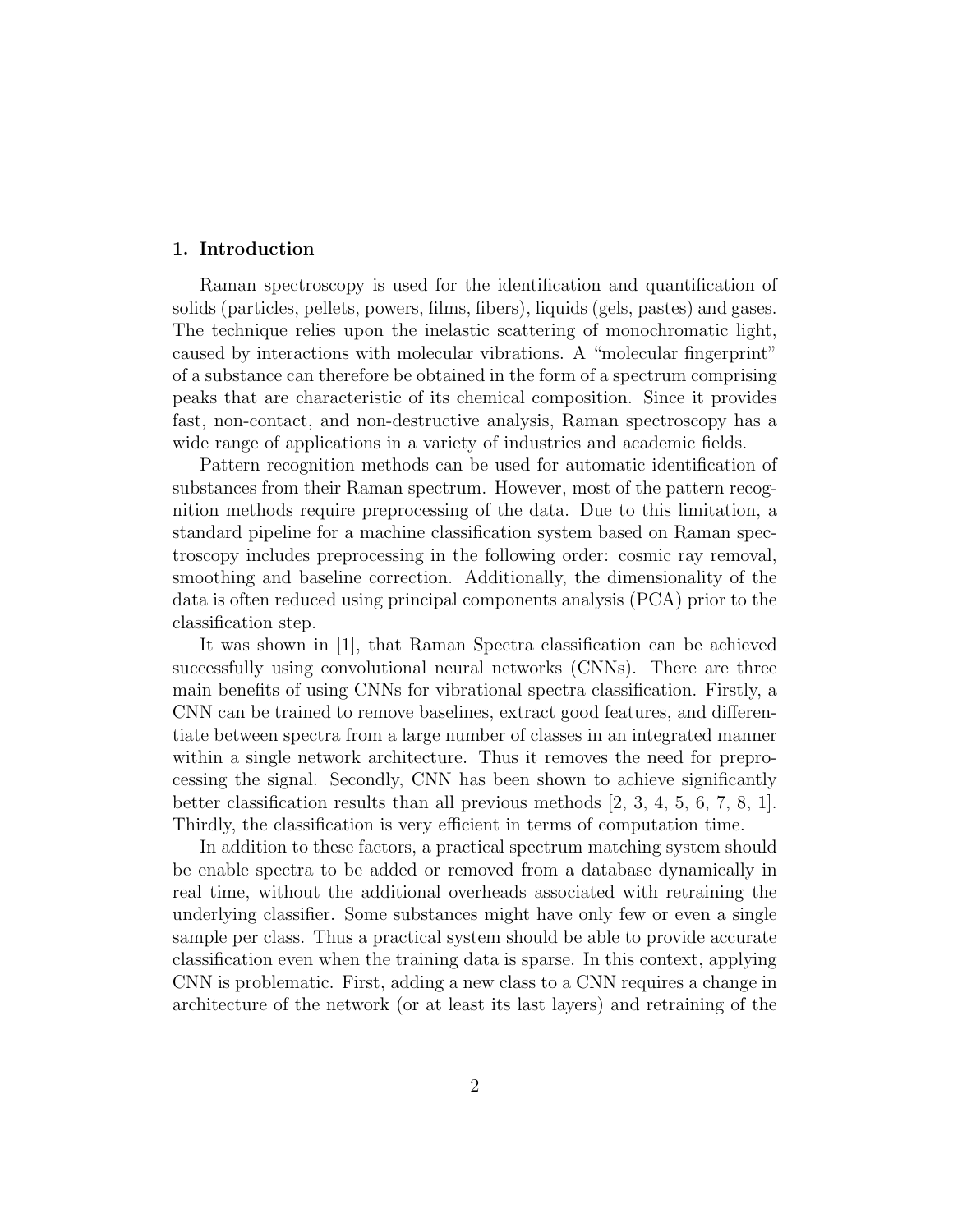network<sup>1</sup> which is computationally intensive and therefore time consuming. Second, training CNN requires many labelled samples, while using one or a few training samples per class dramatically degrades the accuracy of CNN compared to a fully trained CNN or a simpler classifier with a small training set.

Previous methods, that provide the capability of dynamically updating the reference set that contains one or few samples per substance, have tended to use very simple pattern matching algorithms. Typically, commercial systems return a short list of candidate substances ranked according to their similarity with the query spectrum according to the relative magnitudes of their hit quality index (HQI) scores. Different metrics have been used for HQI including Euclidean distance, correlation, and the cosine of the angle between two spectra. The cosine similarity metric has also previously been combined with a nearest neighbour classifier [9, 10]. Variations on these metrics include assigning greater weight to particularly discriminating peaks, or eliminating peaks that only occur in the query spectrum on the assumption that they are due to impurities that are of no interest. The HQI value can be affected by artefacts due to baseline and purge problems and the presence of additional peaks caused by sample contamination and is therefore susceptible to misinterpretation. Databases shipped with commercial vibrational spectroscopy instrumentation sometimes contain records for substances that simply list the positions and intensities of the peaks contained within the spectra and these could be determined from theoretical models (conversely our application is concerned with matching to reference spectra obtained empirically). Although reducing the data to peak positions allows queries to be run quickly, peak width can be important for interpretation [11]. Multi-scale methods make use of the structures of individual peaks [12, 13, 14]. Where a sample contains an unknown mixture of substances, probabilities for the presence of each component may be obtained by, for example, a generalized linear model [15] or reverse searching using non-negative least squares [16]. A reverse search ignores peaks that occur in the query spectrum but not in the reference spectrum contained in the library/database.

To summarize, previous methods for spectra matching do not extract

<sup>&</sup>lt;sup>1</sup>A more efficient method is to retrain the last layers and only fine tune the rest of the weights. However, the success of this approach depends on the similarity of the new class to the existing ones.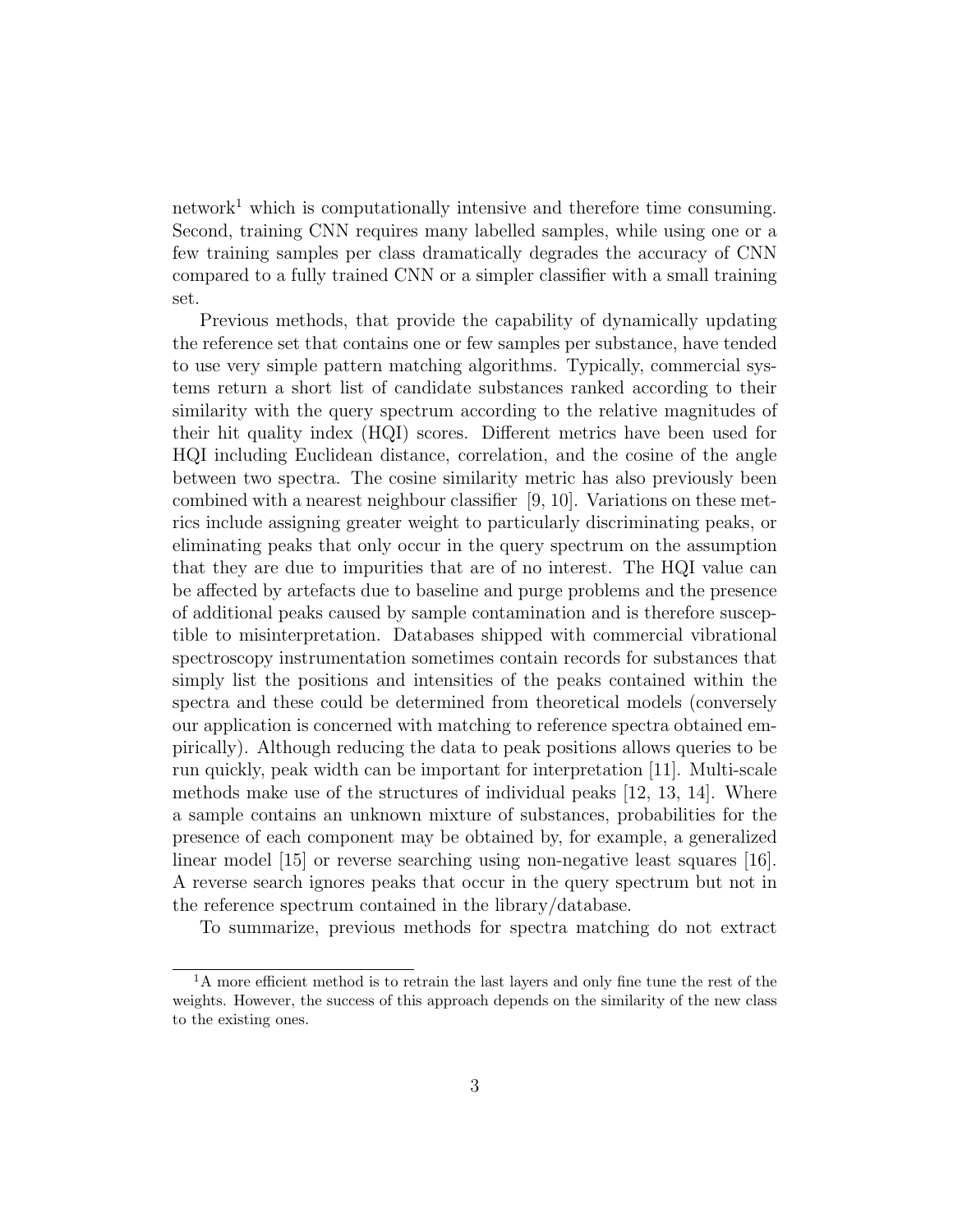salient features from the data and are therefore highly susceptible to noise and require preprocessing of the raw signal for good matching performance. Hence, CNN is advantages over these methods in providing accurate, efficient, and fully automated classification of spectra. However, 1) it requires large training sets and 2) retraining when a substance is added or deleted from the system. In this paper, we present a system that enjoys all the benefits of CNN and solves these two problems. Our experiments show that the proposed method can perform an accurate classification of spectra even in cases where the number of classes is large and with a single or a handful of samples per class. Moreover, it allows new classes to be added or existing classes to be removed from the model in real time with no additional effort.

#### 2. Materials and Methods

#### *2.1. Our Approach*

Our approach tackles the two issues of CNNs that restrict their use in practical systems: degradation in accuracy due to lack of training data and inability to perform online updates of the database.

Training with limited data: Here the issue of limited available data for training the CNN is addressed by reformulating an n-way classification task into a binary task in which pairs of inputs are assigned to the same class or different classes. For this binary problem, applied to a large number of classes, even a small number of samples per class would result in a large number of training pairs (we provide further details in Section 2.3). To learn the resulting binary problem we use a special architecture, referred to as Siamese network [17], which has been used to determine if pairs of inputs originate from the same class in a number of domains (e.g., RGB images [18, 19, 20], NIR images [21], speech [22] and text [23]).

Online updates: The Siamese network architecture can be viewed as a combination of a non-linear mapping for extracting features from the input pairs with a weighted metric for comparing the resulting feature vectors. The mapping and the metric are learned in an integrated manner using gradientbased learning. When a Siamese network is trained on many classes, the resulting features and the corresponding learned metric are capable of generalizing beyond the classes seen in training. Thus it can be used for learning to process data from unseen classes using a single training sample, termed one-shot learning. Previous work showed the merit of using Siamese networks for one-shot learning in character recognition and object classification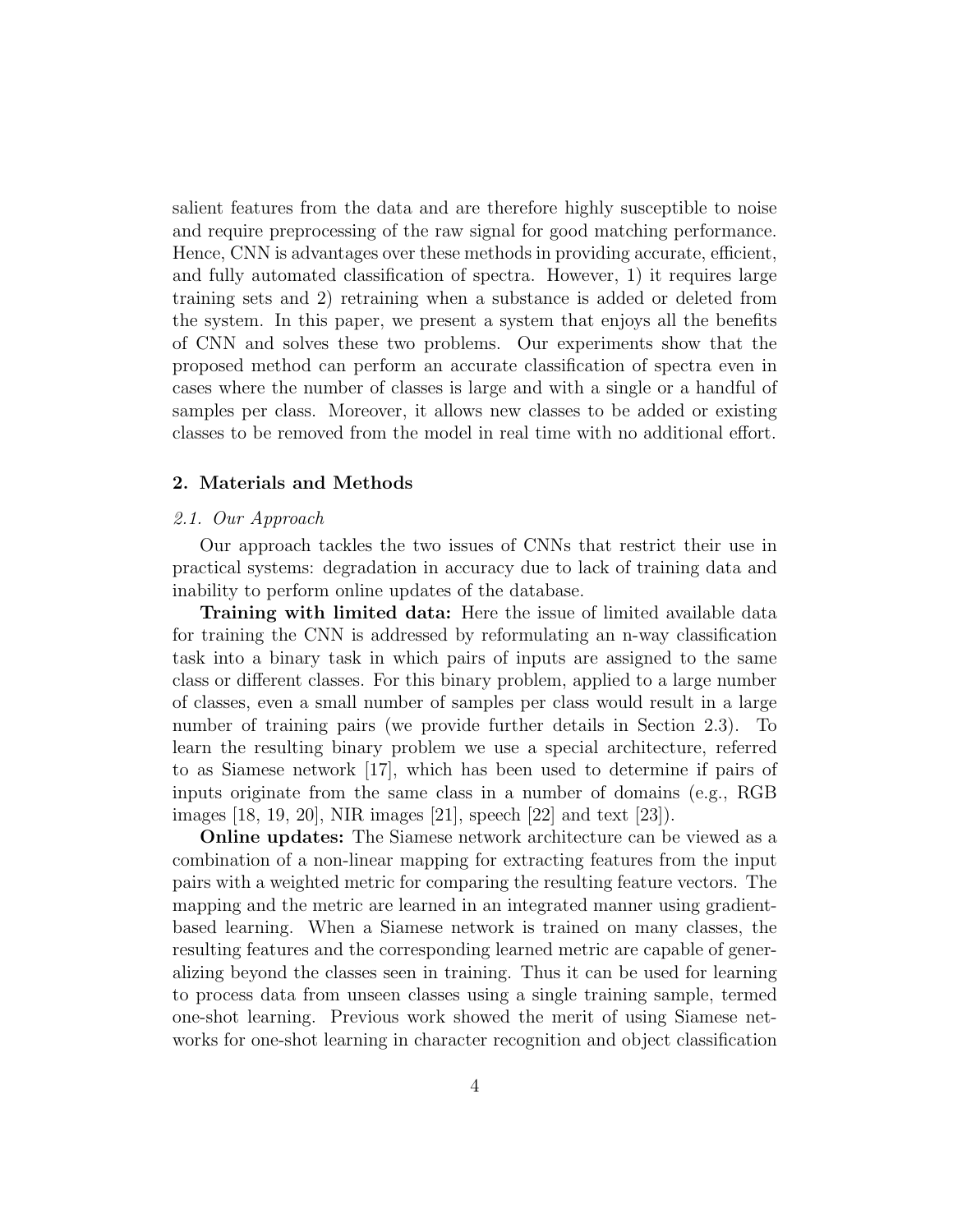

Figure 1: Diagram of a Siamese network with a convolutional neural network as its twin network.  $x_1$  and  $x_2$  are two samples to compare,  $f_1$  and  $f_2$  denote their features extracted by the twin CNN. The metric in the feature space has chosen to be weighted  $L_1$  which is learnable by adjusting w[24]. Finally the network outputs a similarity measure  $s(x_1, x_2) \in$  $[0, 1]$ .

(e.g. [18, 24]). We propose applying one-shot learning, using a Siamese network, for spectra classification and use it to build a dynamic classification system that enables online updating of a spectrum database (without retraining the system). Specifically, for an n-way classification problem, we use a single reference sample per class, including the new classes that were not previously represented during the training of the Siamese network, and map the reference samples and the test sample to the feature space via the CNN part of the the Siamese network. Then, the nearest neighbour rule is applied using the learned similarity metric for classifying the test sample. If more samples are available per class, the comparison can be extended to k-nearest neighbors. One can also perform ranking or any other analysis of distances between the test sample to the reference set.

#### *2.2. Siamese Network for One-Shot Learning*

Siamese networks [18] consist of two (twin) networks that have exactly the same structure and identical weights. The architecture of the Siamese net used in this work is shown in Figure 1. We implemented the twin networks using the CNN architecture shown in Figure 2. The twin network maps an input spectrum to a feature space using the same mechanism as is employed for classification using a single CNN [1] and thus enjoys all the benefits of CNN as detailed above. The CNN architecture includes six blocks, each with a convolutional layer, followed by batch normalization, LeakyReLU nonlinearity, and max-pooling. The number of feature maps is decreased in every second layer. The outputs of the last block are concatenated and flattened to form a feature vector, which is used as an input to the metric learning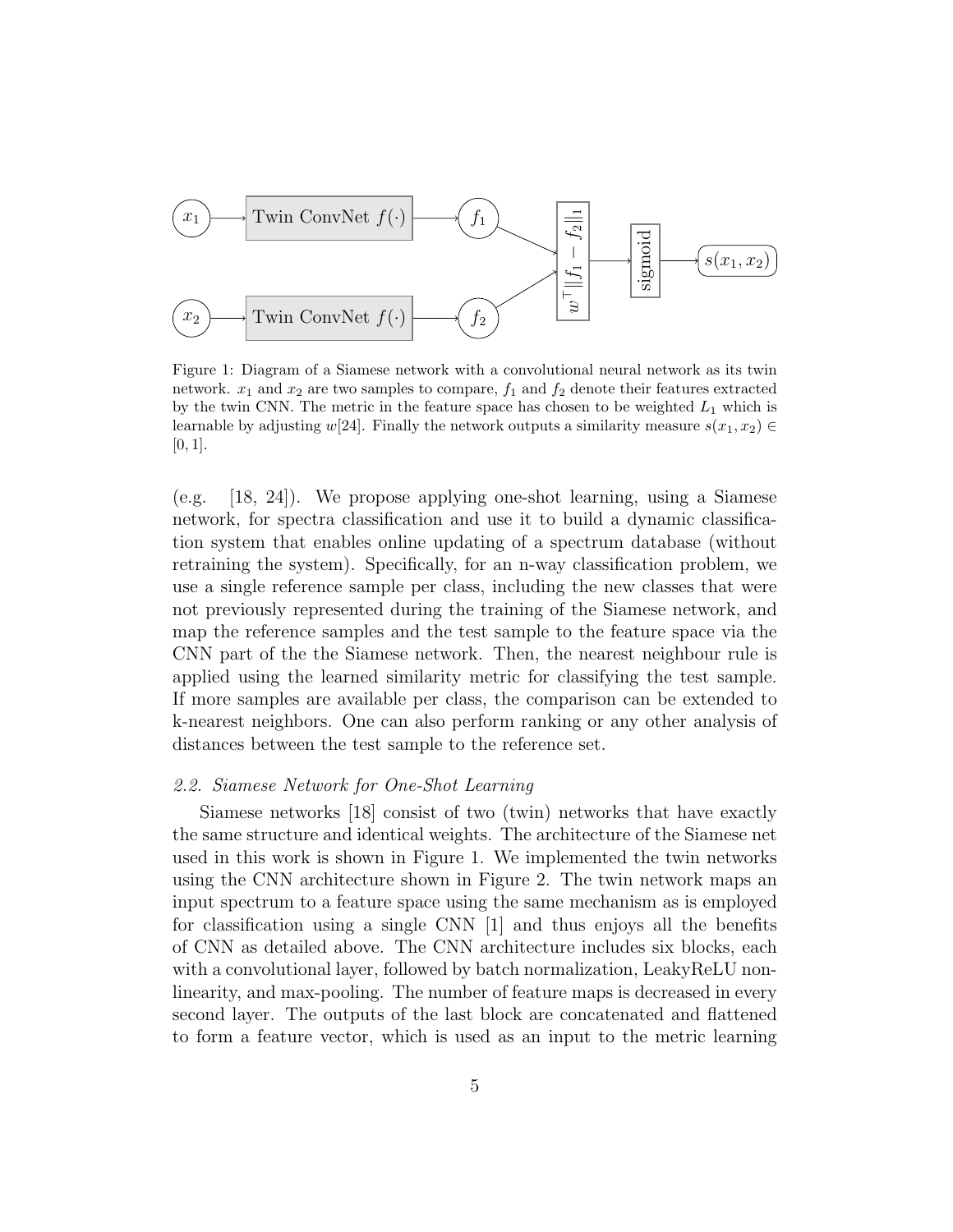

Figure 2: Diagram of convolutional neural networks that are variants of LeNets[25]. This was used in our work as the twin network in Siamese networks. BN stands for batch normalization. Conv $(m, n)$  stands for a convolutional layer with m neurons/filters of kernel size n. Maxpooling( $\sigma$ , s) denotes a MaxPooling layer with kernel size  $\sigma$  and stride s.

part of the Siamese net. Further details of the CNN architecture are shown in Figure 2. We note that all the building blocks including convolutional layers and max-pooling are one dimensional as we represent spectra as 1D sequences of intensity at each wavenumber.

The Siamese network computes the following function:

$$
s(\mathbf{x}_i, \mathbf{x}_j) = \sigma(-\mathbf{w}^\top \| f(\mathbf{x}_i) - f(\mathbf{x}_j) \|_1)
$$
(1)

where  $\mathbf{x}_i, \mathbf{x}_j$  are a pair of positive or negative samples,  $\sigma$  is the sigmoid activation function.  $f$  is a non-linear transform realized by a convolutional network (twin network) and w are the trainable weights that can be viewed as a metric in the feature space. We use a binary cross-entropy loss function to train the Siamese network

$$
\mathcal{L} = -\sum_{n=1}^{N} \left[ y_n \log s(\mathbf{x}_{n_i}, \mathbf{x}_{n_j}) + (1 - y_n) \log(1 - s(\mathbf{x}_{n_i}, \mathbf{x}_{n_j}) \right]
$$
(2)

where N is the total amount of positive and negative pairs.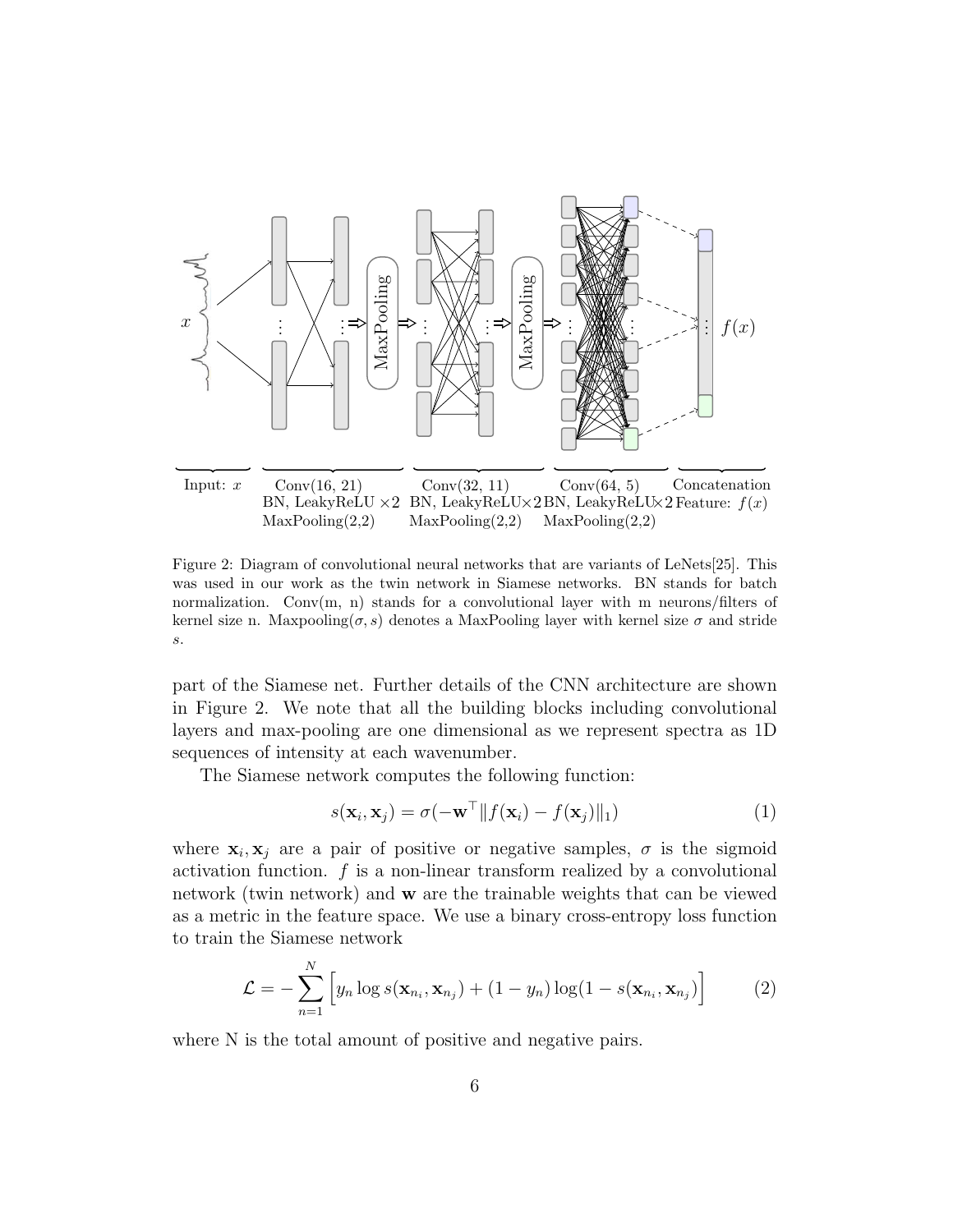#### *2.3. Imbalanced Positive and Negative Pairs: A Sampling Strategy*

One of the core problems associated with training a Siamese network is generating negative and positive pairs efficiently and sufficiently for the purpose of distinguishing both similar and dissimilar samples. Suppose there are  $N$  classes, each of which has  $M$  samples, the total number of positive and negative pairs are  $M(M-1)N/2$  and  $M^2N(N-1)/2$ , respectively. In applications like mineral recognition, in which there are typically hundreds of different minerals, but only a handful of spectra available for each, there will be considerably more negative than positive pairs i.e. for  $M \sim 10$  and  $N \sim$ 100, there will be roughly  $5K$  positive and  $500K$  negative pairs. If we feed this ratio of training pairs into the network without proper countermeasures, positive pairs may be dominated by negative pairs during training and will therefore be under-represented in the model. As a result, the network is likely to be biased towards distinguishing dissimilar pairs. An extreme case would be a classifier that only reports negative responses and fails to learn variance within the same class or similar samples.

A common way of dealing with an imbalanced dataset is to under-sample the majority class i.e. negative pairs in this case, or over-sample the minority class i.e. positive pairs, or to combine both these strategies [26]. Here, we propose using a Bootstrapping-based strategy as follows: assume that we have  $S_m$  positive pairs and  $S_n$  negative pairs where  $S_m \ll S_n$ , for each iteration. We then sample  $S_m$  positive pairs and an equal number of negative pairs, both with replacement. We repeat a number of iterations until the Siamese network has been trained sufficiently. It should be noted that it is crucial to sample the positive pairs with replacement, instead of generating all the positive pairs deterministically, to prevent overfitting to positive pairs.

#### *2.4. Training Convolutional Siamese Nets*

It is common practice to increase the number of training samples by augmenting the real samples with the synthetic ones. Here, we employed data augmentation technique, proposed in [1], which consists of three steps. First, each spectrum is shifted left or right a few wave numbers randomly. Then, random noise, proportional to the magnitude at each wave number, is added. Lastly, the augmented data is created as linear combinations of all spectra, belonging to the same substance, with random coefficients.

The Siamese network was trained using the Adam algorithm[27] (a variant of stochastic gradient descent) for 50 iterations. The learning rate was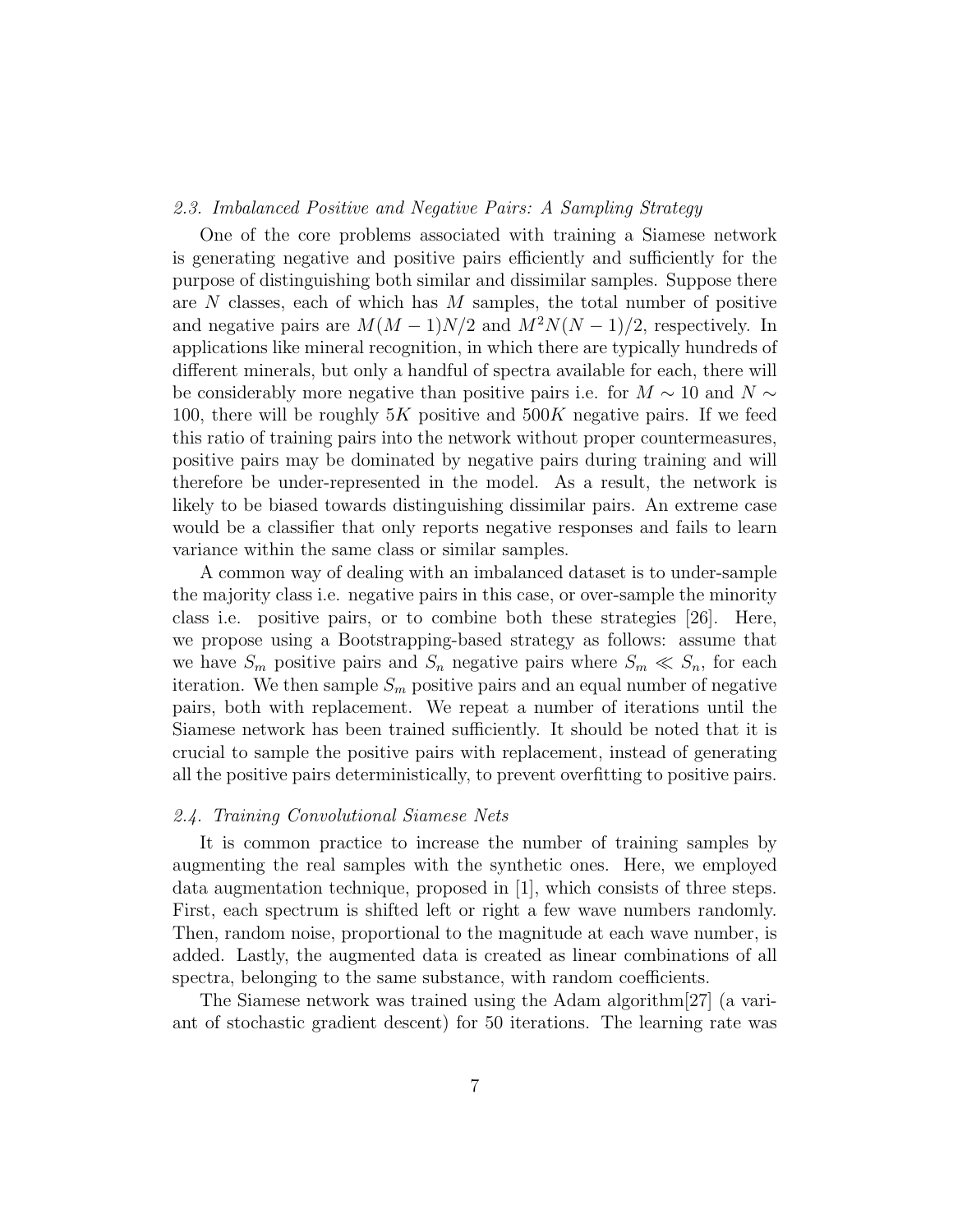reduced by half every 10 iterations. Xavier initialization was used to initialize the convolution layers. We applied early stopping to prevent overfitting. Training was performed on a single NVIDIA GTX-1080 GPU.

#### *2.5. Raman Spectroscopy Datasets*

We tested the proposed method on three Raman spectroscopy datasets, two public available mineral datasets (RRUFF [28] and UNIRP [29]) and one varied chemical dataset (CHEMK). RRUFF is the largest publicly available mineral database. In our experiment, we used raw (uncorrected) spectra of 512 minerals and around 1700 spectra in total. UNIRP is a smaller mineral database, containing 107 minerals and 163 spectra in total. The chemical dataset, referred to as CHEMK in our paper, contains spectra of 123 chemicals and around 500 spectra in total.

We note that the RRUFF dataset contains only spectra that were not baseline corrected, while UNIPR and CHEMK datasets contain both baseline corrected and raw spectra. In order to investigate the performance of the tested methods on baseline corrected spectra, we applied a widely-used baseline correction technique, *asymmetric least squares* [30], to produce a baseline-corrected version of corresponding datasets.

#### 3. Results and Discussion

Our experimental worked was organised into two parts. In the first part ( Section 3.1) we evaluated our method for the real-world application setting in which online changes are made to the database (the reference set). The tests show a significant advantage of the proposed method over the established matching methods on three different datasets. In the second part of the experimental work (Section 3.2) we compared the performance of the Siamese network with a standard CNN approach [1] for spectrum classification (which assumes that all the classes are known during training and thus does not allow for online updates). The results of this experiment show that the proposed method is comparable to CNN in its ability to extract good features (which all previous matching methods lack). Finally, we use a visualization technique (shown in Section 3.3) to illustrate the ability of the proposed method to map samples of different classes to non-overlapping clusters. This explains its excellent performance in spectra matching.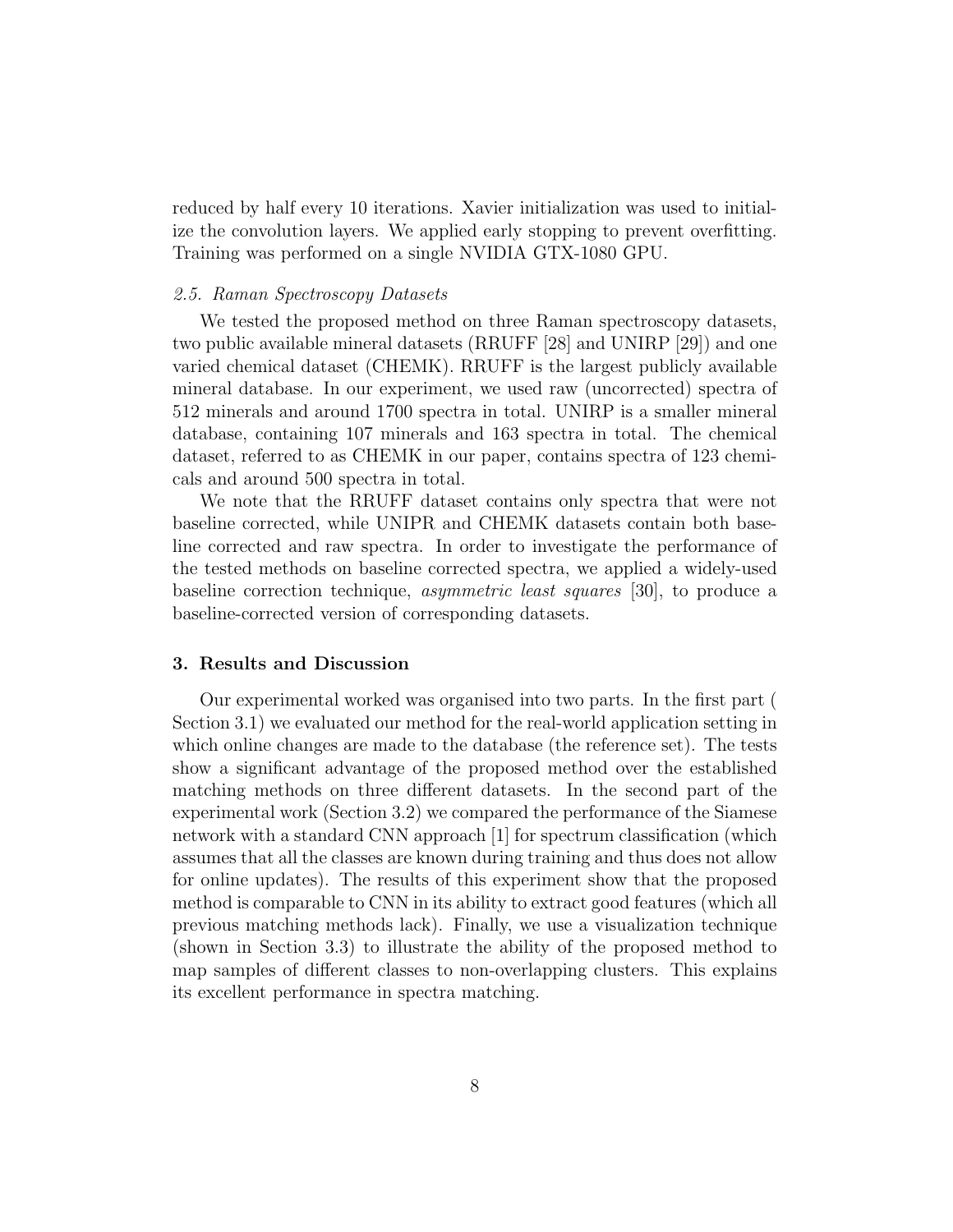

(a) Raw spectra where baselines can be observed.



(b) Baseline corrected by asymmetric least squares

Figure 3: Spectra of a mineral, *hydroxylherderite*, from RRUFF raw database and corresponding baseline corrected spectra by asymmetric least squares.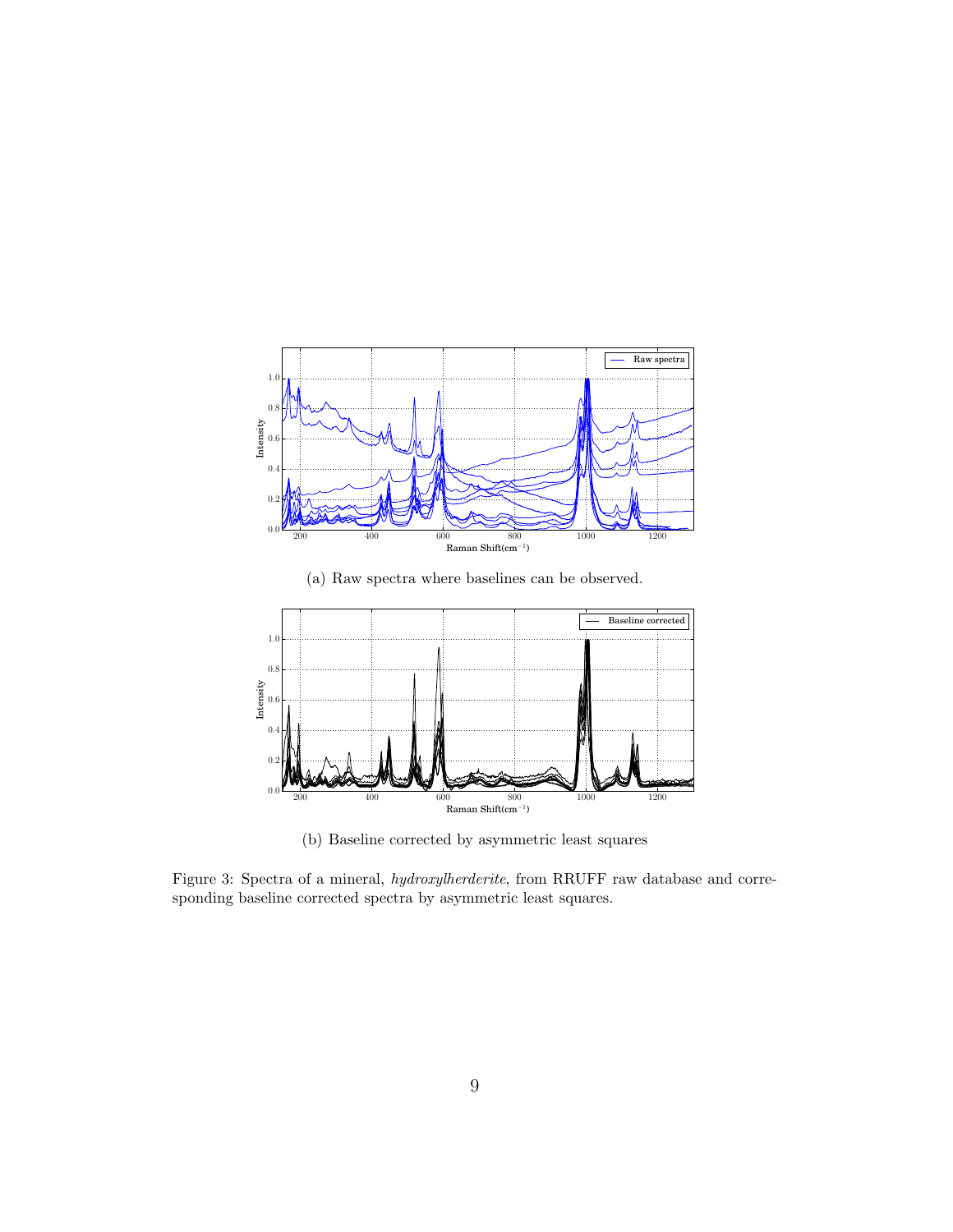#### *3.1. Spectrum Matching*

In spectrum matching the updates of the reference database with the new classes must be done online, without any additional training. Thus the system should be capable of processing instances of new classes that were not included in training. The following experiment compares the performance of the proposed method with three other popular methods for matching against previously unseen classes.

#### *3.1.1. Evaluation Protocol*

We investigated the performance of the proposed method on unseen classes using the following protocol: We split all classes into non-overlapping sets for training, validation, and test. We used 50% of the classes for training, 10% for validation, and 40% for testing. We trained the Siamese network using all samples in the training set as discussed in Section 2.3. We validated the results for early stopping on pairs produced from the samples in the validation set. During test time, we picked at random a single sample from each class in the test set to form a reference set. We performed identification of all spectra in the test set by matching them to the reference set. Using a randomized partitioning of the data, we repeated both training and test procedures several times to obtain statistically reliable results.

UNIPR dataset is much smaller than RRUFF and CHEMK. Specifically, it has many classes with a single sample. A matching test requires at least two samples: one reference and one test, thus single sample classes cannot be used in the test time. To this end, we used a different evaluation protocol based on a fixed split of classes for UNIPR tests. We sorted all the minerals according to the number of spectra they contain in descending order and selected the first 20 mineral species for testing, the second 20 for validation and the rest for training (as training can be done with a single sample per class). Following this protocol, we can make sure that all the test classes have at least two spectra per class. Note that, since the training classes have fewer samples (usually one spectrum per mineral) this protocol yields a harder problem to solve than the one based on a random split.

We compared our method with three previous matching techniques: nearest neighbour (NN) with  $L_2$  distance, nearest neighbour with cosine similarity and large margin nearest neighbour (LMNN). Nearest neighbour with the Euclidean distance and cosine similarity have been widely used in commercial software for spectrum matching and were therefore included for comparison.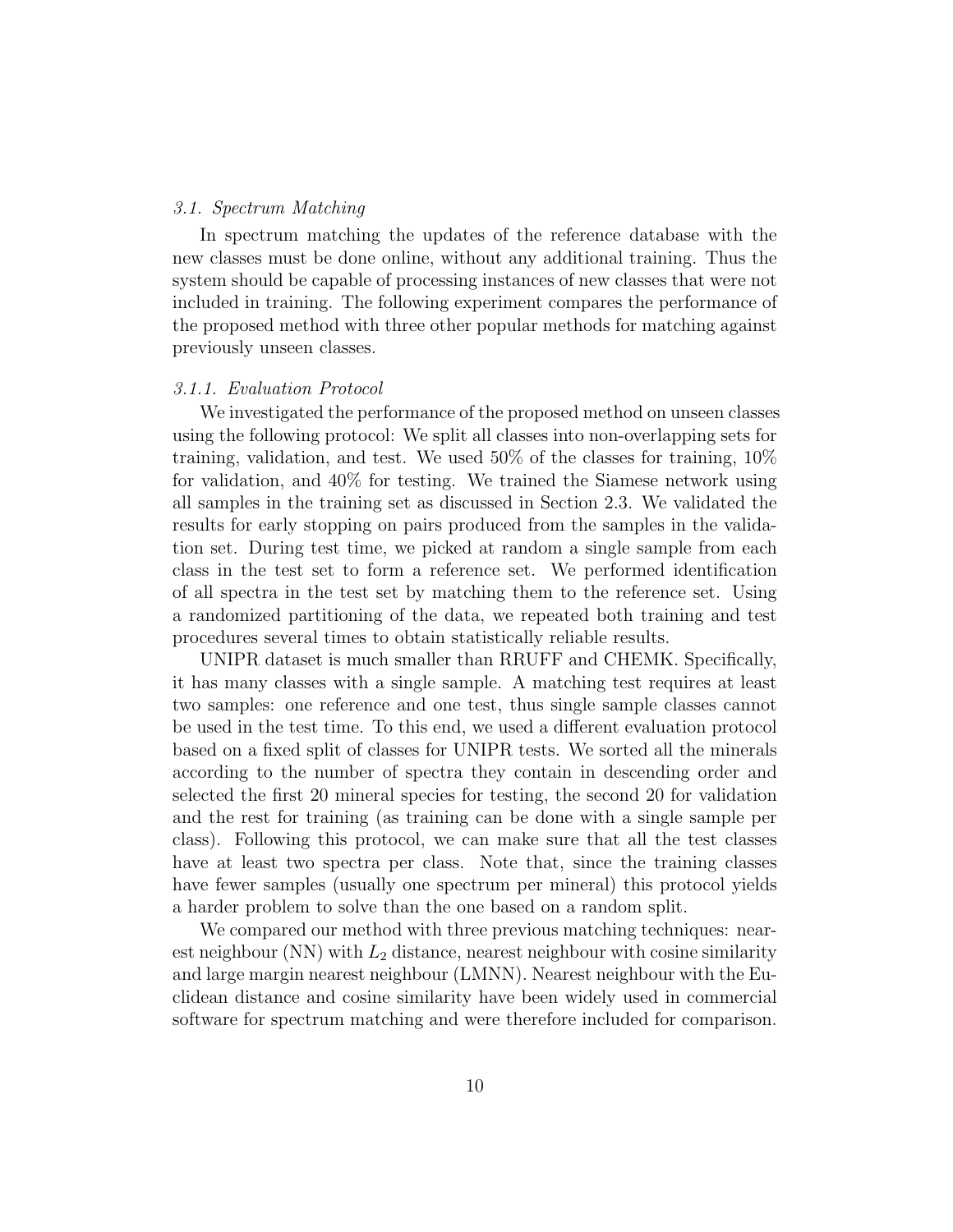| Dataset      | Signal Type  | $NN(L_2)$         | NN(cosine)        | LMNN[31]          | Siamese Net       |
|--------------|--------------|-------------------|-------------------|-------------------|-------------------|
| <b>RRUFF</b> | Raw          | $0.461 \pm 0.046$ | $0.525 \pm 0.036$ | $0.725 \pm 0.041$ | $0.901 \pm 0.014$ |
|              | Preprocessed | $0.802 \pm 0.033$ | $0.833 \pm 0.030$ | $0.818 \pm 0.029$ | $0.886 \pm 0.032$ |
| <b>CHEMK</b> | Raw          | $0.827 \pm 0.047$ | $0.879 \pm 0.037$ | $0.882 \pm 0.043$ | $0.972 \pm 0.024$ |
|              | Preprocessed | $0.796 \pm 0.030$ | $0.838 \pm 0.026$ | $0.878 \pm 0.047$ | $0.974 \pm 0.024$ |
| <b>UNIPR</b> | Raw          | 0.630             | 0.723             | 0.803             | 0.965             |
|              | Preprocessed | 0.724             | 0.835             | 0.838             | 0.956             |

Table 1: One-shot classification accuracy of convolutional Siamese nets and other compared methods with and without baseline correction.

LMNN is a popular metric learning method that determines a Mahanalobis distance for k-nearest neighbour classification  $(kNN)$ . A linear transform of the input space is learned such that the  $k$ -nearest neighbors of a sample in the training set share the same class label with the sample, while samples from different classes are separated by a large margin. In short, LMNN learns a linear transform, which is particularly beneficial for kNN classification. Hence the compared methods include from widely used non-learning, limited-learning to powerful meta-learning methods(Siamese network)<sup>2</sup>.

#### *3.1.2. Results and Analysis*

The results, summarized in Table 1, indicate that our proposed method outperforms all other tested methods by a large margin and removes the need for data preprocessing. In the following, we analyze these results in detail.

**RRUFF** Dataset: On the *raw data* NN with either  $L_2$  or cosine similarity performed poorly, with a low accuracy rate of  $\sim$  0.5. LMNN achieved better results, with an accuracy of 0.725. The Siamese network significantly outperformed all tested methods and produced the highest rate of 0.901. On the *baseline corrected* (i.e. preprocessed) data, all previous methods performed much better. The Siamese network achieved 0.886, which is lower than on the raw data but still significantly better than the other tested

<sup>2</sup>Meta-learners is a term used in meta learning and one shot learning for describing machine learning methods which can learn e.g. cross-domain knowledge and generalize to unseen tasks. Siamese networks can be regarded as a simple yet powerful meta- learning method.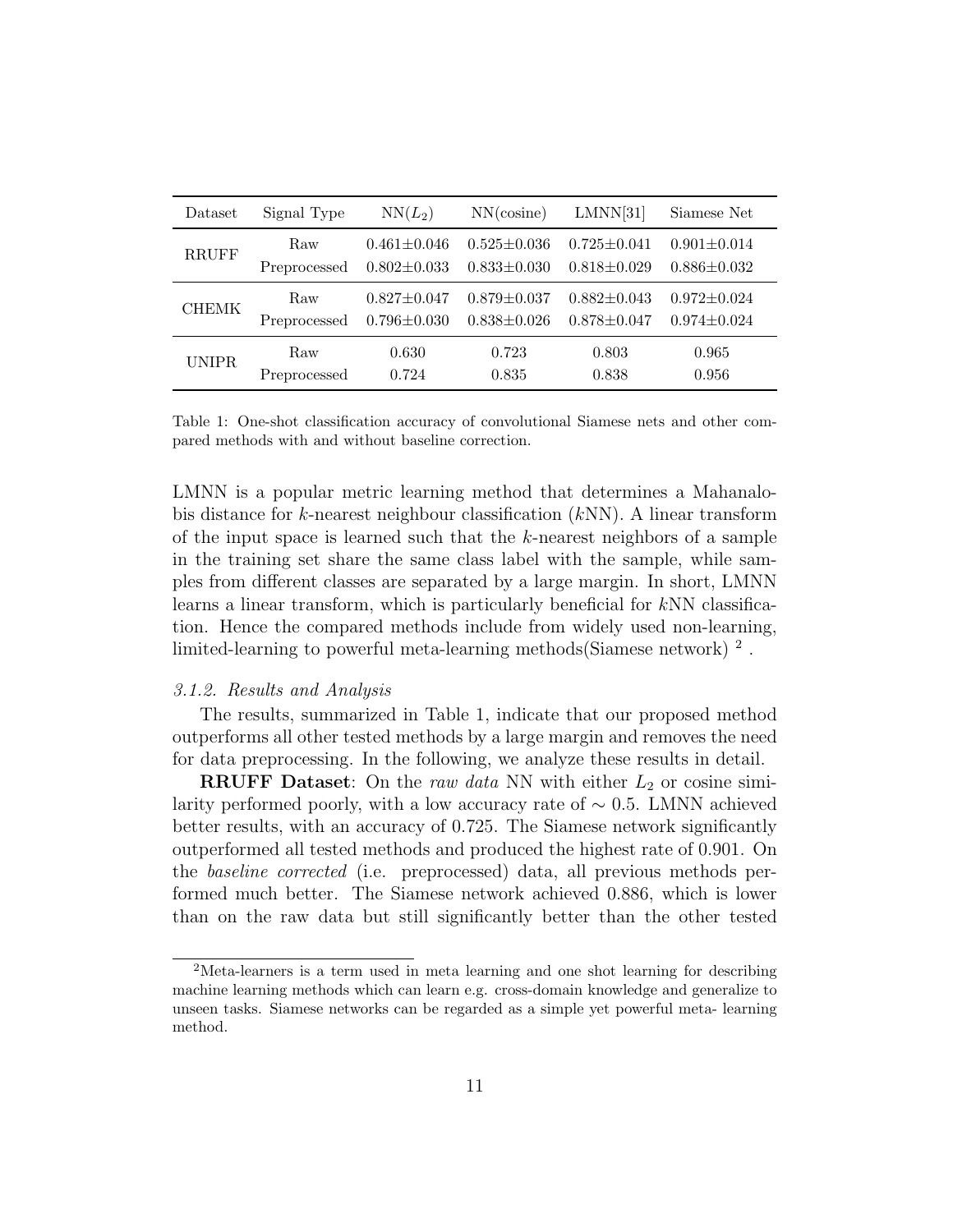methods. These results support the preconception that convolutional networks achieve the best integrated preprocessing and feature extraction of raw spectra. A similar conclusion was drawn in [1] where the end-to-end training of a CNN for Raman spectra classification produced superior results on raw data compared to pipeline approaches.

It is worth noting that on the raw data, LMNN achieved better results than NN with both  $L_2$  and cosine similarity (as shown in Table 1). LMNN is capable of learning a linear transform to facilitate the subsequent nearest neighbour classification. Such a simple transform is much more limited than the one learned by the Siamese Network, but it does result in a modest improvement when applied to raw, unprocessed, spectra. An example in which a linear transform can provide effective preprocessing is depicted in Figure 3(a). We can see that rotating the spectra clockwise or counterclockwise respectively, which is a linear transform, would correct the baselines to a some degree.

The result of LMNN on the preprocessed data was comparable to NN with the  $L_2$  distance metric and worse than NN with cosine similarity. This further supports the limited ability of LMNN to learn preprocessing.

CHEMK and UNIPR Datasets: Siamese net significantly outperformed the compared methods on CHEMK and UNIPR datasets. Specifically, the accuracy was increased by more than 10% compared to the second best method LMNN and the widely used cosine similarity method. For the CHEMK dataset, baseline correction worsened the accuracy of all methods except for the Siamese net. This may imply that the standard baseline correction techniques may also inadvertently remove some information content from spectra that is useful for classification. We emphasize that learned preprocessing, as in Siamese Net, is tuned to the data and thus does not fail.

#### *3.2. Comparison to Multi-class CNN*

The following set of experiments aims to test the ability of the proposed method to extract good features. To this end we compare its classification performance to the state-of-the art Raman spectra classification method based on CNN [1] in a multi-class classification, where unseen samples are classified into learned classes. In addition, our experiments test how much these methods rely on data augmentation (customary in CNN training).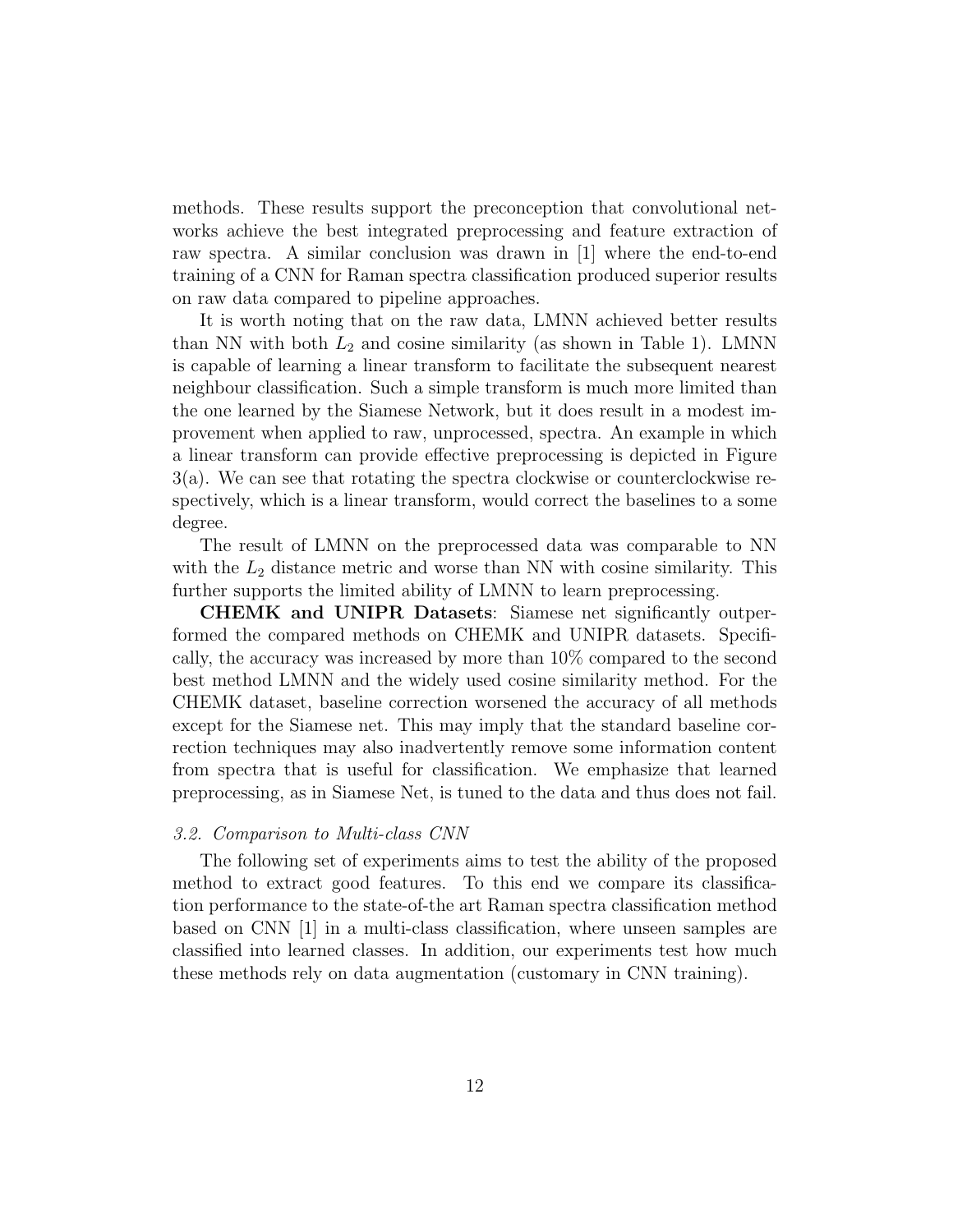| Dataset      | Methods      | Data Augmentation | Raw               | Preprocessed      |
|--------------|--------------|-------------------|-------------------|-------------------|
|              | ConvNets[1]  | $No^*$            | $0.705 \pm 0.031$ | $0.779 \pm 0.015$ |
| <b>RRUFF</b> |              | Yes               | $0.933 \pm 0.007$ | $0.920 \pm 0.008$ |
|              | Siamese Nets | $\rm No$          | $0.850 \pm 0.029$ | $0.842 \pm 0.035$ |
|              |              | Yes               | $0.921 \pm 0.010$ | $0.919 \pm 0.007$ |
|              | ConvNets[1]  | N <sub>0</sub>    | $0.764 \pm 0.027$ | $0.758 \pm 0.032$ |
| <b>CHEMK</b> |              | Yes               | $0.891 \pm 0.012$ | $0.877 \pm 0.016$ |
|              | Siamese Nets | $\rm No$          | $0.839 \pm 0.026$ | $0.805 \pm 0.029$ |
|              |              | Yes               | $0.903 \pm 0.025$ | $0.883 \pm 0.021$ |

Table 2: Classification accuracy on trained classes of convolutional Siamese nets and CNNs on the RRUFF mineral and CHEMK chemical datasets, with or without baseline correction.

#### *3.2.1. Evaluation Protocol*

We applied the Siamese network as described in Section 3.1, but with the reference set composed of the known classes (used to train the Siamese network). For this set of experiments, we followed the test protocol  $|1|$ , which randomly selects one sample from each class to form a test set. The remaining samples were used for training and validation. The process was repeated a number of times. Due to lack of training data (many classes with a single spectrum per mineral) we did not include UNIPR dataset in this set of experiments.

#### *3.2.2. Results and Analysis*

The results are summarized in Table 2. We can see that when data augmentation is used in training, the classification accuracy of the Siamese network is comparable to CNN on the preprocessed spectra and only slightly lower than CNN on the raw data. This indicates that the proposed method is able to extract very good features, comparable to the state-of-the-art CNN.

Additionally, one can consider the Siamese Network as an alternative to CNN for a large-scale classification of spectra when the training data is limited. To test this hypothesis, we investigated the effect of data augmentation on convolutioinal Siamese networks and on CNNs.

Table 2 shows that the convolutional Siamese network trained with *no data augmentation* is able to achieve a good accuracy on both raw and preprocessed spectra. A trained CNN network with no augmentation, was heavily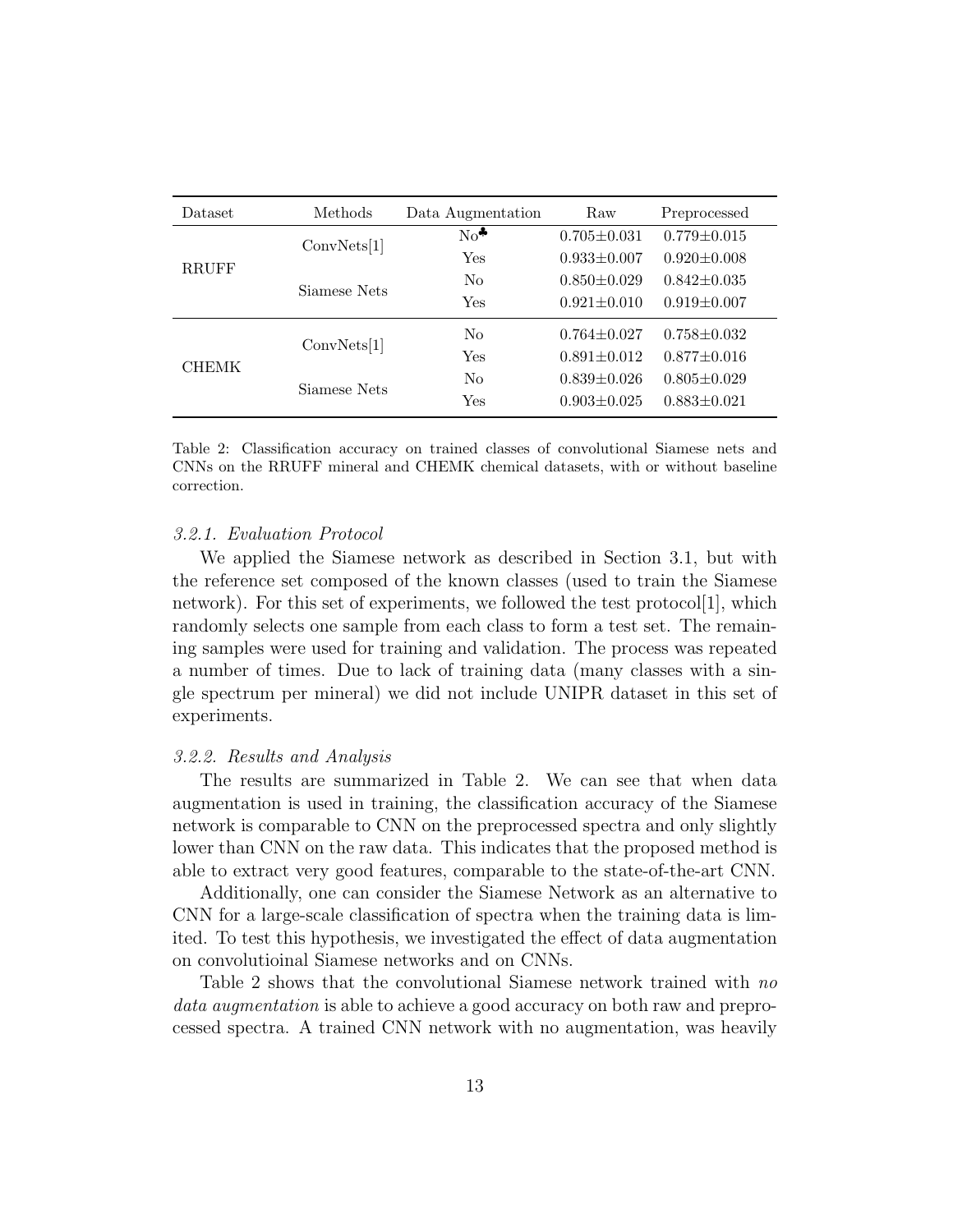overfitted and showed much lower success rates than the Siamese network. To reduce overfitting of CNN we tried halving its size by keeping only one copy of each block (instead of two). We tested the reduced CNN on RRUFF dataset and found that reducing the size of CNN resulted in a significant loss of accuracy compared to the original network trained on augmented data, specifically, 70.5% on raw spectra and 77.9% on preprocessed spectra. Furthermore, the reduced CNN attained higher accuracy on the preprocessed data than on the raw spectra, which is contrary to the results of the original CNN trained on the augmented data. This suggests that the reduced CNN is not large/deep enough to learn a baseline correction well.

These results confirmed that the convolutional Siamese network is a better alternative than multi-class CNN in classification tasks with a large number of classes but a small number of samples per class, and when synthetic augmentation of the data is not possible. The success of Siamese net in this experiment can be explained by the fact that the number of pairs obtained from a data set comprising many classes with a small number of samples in each, is large enough to prevent significant overfitting.

#### *3.3. Visualization*

Our method learns to map the input samples to non-overlapping clusters which facilitates the matching. To verify this claim, we used a visualization technique that maps high-dimensional features learned by the twin networks in the Siamese net to low-dimensional space while preserving the pairwise distances.

We used t-distributed stochastic neighbour embedding (t-SNE)[32] to visualize the feature space learned by the Siamese network. To avoid clutter in the visualization, we reduced the number of unseen classes by removing the minerals with fewer than three samples. The results depicted in Figure 4 show that the projected samples cluster by mineral type.

#### 4. Conclusion and Future Work

In this paper, we have proposed a one-shot learning solution based on convolutional Siamese networks to realize a dynamic spectrum matching system which is capable of classifying both seen and unseen classes accurately. Importantly, for unseen classes/substances, the proposed system requires as few as one example per class to achieve accurate classification which enables classes/substances to be added into the model dynamically. We validated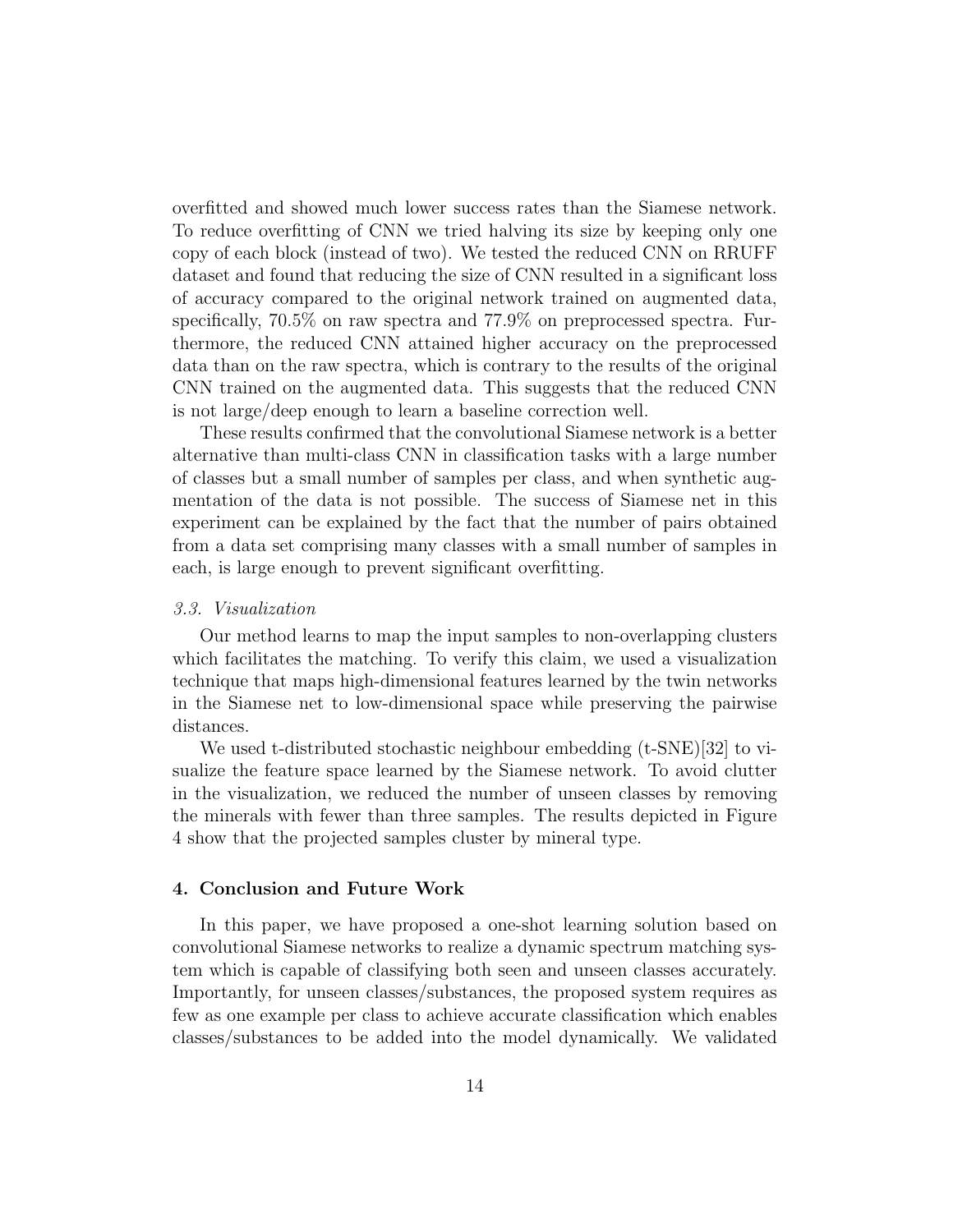

Figure 4: t-SNE projection of the transformed features of some test samples. Classes are highlighted in different colors.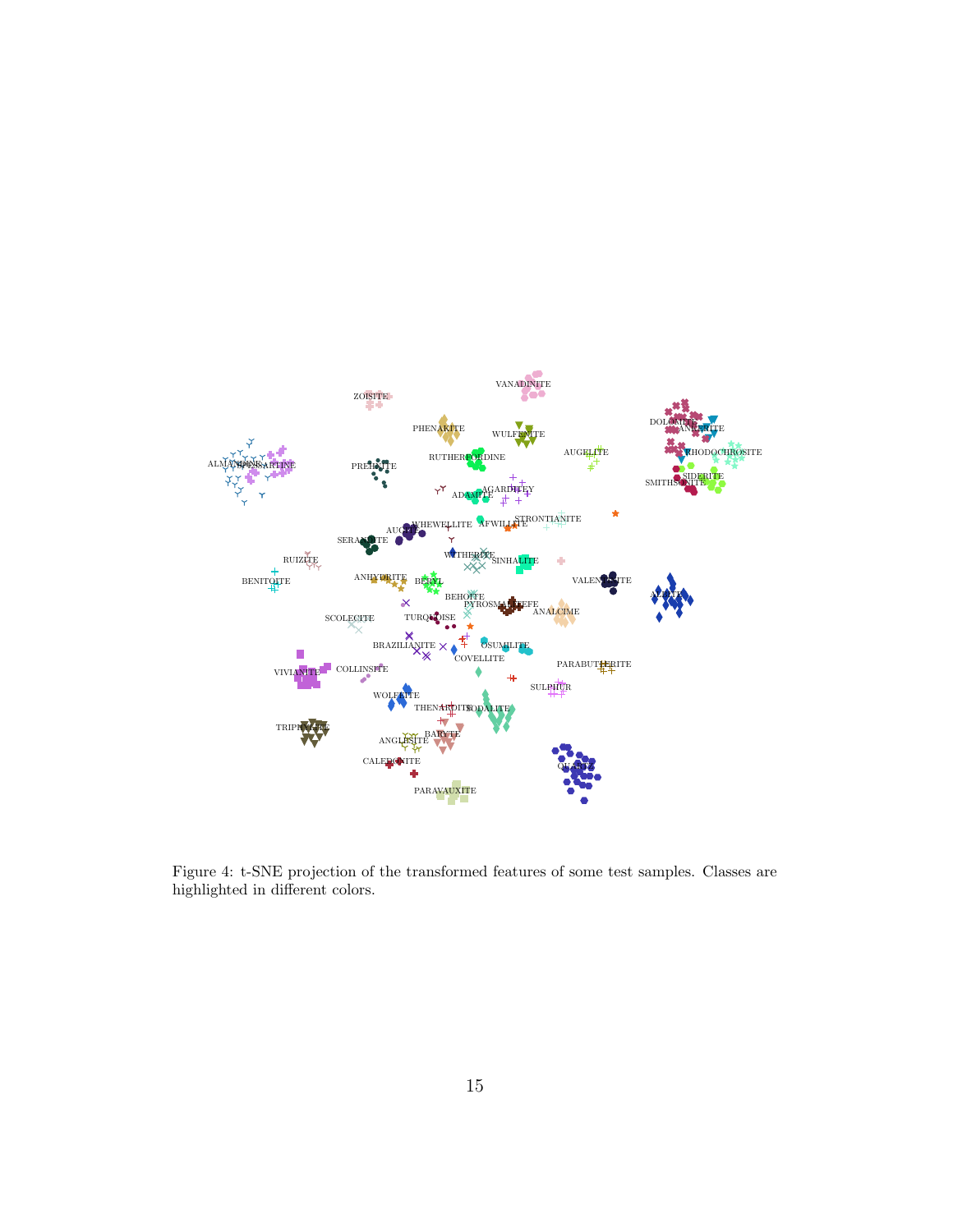the feasibility and effectiveness of our method on the largest public available mineral dataset. Although we demonstrated our method for Raman spectroscopy, it can also be applied to other kinds of spectroscopy and other applications such as computational chemistry, drug discovery, and health care. The approach is particularly applicable for cases where the data available for training is limited and/or frequent updates of the reference database are required. The one-shot solutions are not limited to Siamese Networks. Some different one-shot architectures have previously been applied to related fields such as drug discovery (see also Altae-Tran et al. [33]). We anticipate further development of our work to include an adaptation and evaluation of different one-shot learning methods in spectroscopy.

#### 5. Acknowledgements

We thank IS-Instruments for providing the CHEMK dataset used in this work.

#### 6. References

- [1] J. Liu, M. Osadchy, L. Ashton, M. Foster, C. J. Solomon, and S. J. Gibson, "Deep convolutional neural networks for raman spectrum recognition: a unified solution," *Analyst*, vol. 142, pp. 4067–4074, 2017.
- [2] A. Krizhevsky, I. Sutskever, and G. E. Hinton, "Imagenet classification with deep convolutional neural networks," in *Advances in Neural Information Processing Systems 25*, pp. 1097–1105, 2012.
- [3] T. Wang, D. J. Wu, A. Coates, and A. Y. Ng, "End-to-end text recognition with convolutional neural networks," in *Proceedings of the 21st International Conference on Pattern Recognition (ICPR2012)*, pp. 3304– 3308, Nov 2012.
- [4] I. Sutskever, O. Vinyals, and Q. V. Le, "Sequence to sequence learning with neural networks," in *Advances in Neural Information Processing Systems 27* (Z. Ghahramani, M. Welling, C. Cortes, N. D. Lawrence, and K. Q. Weinberger, eds.), pp. 3104–3112, Curran Associates, Inc., 2014.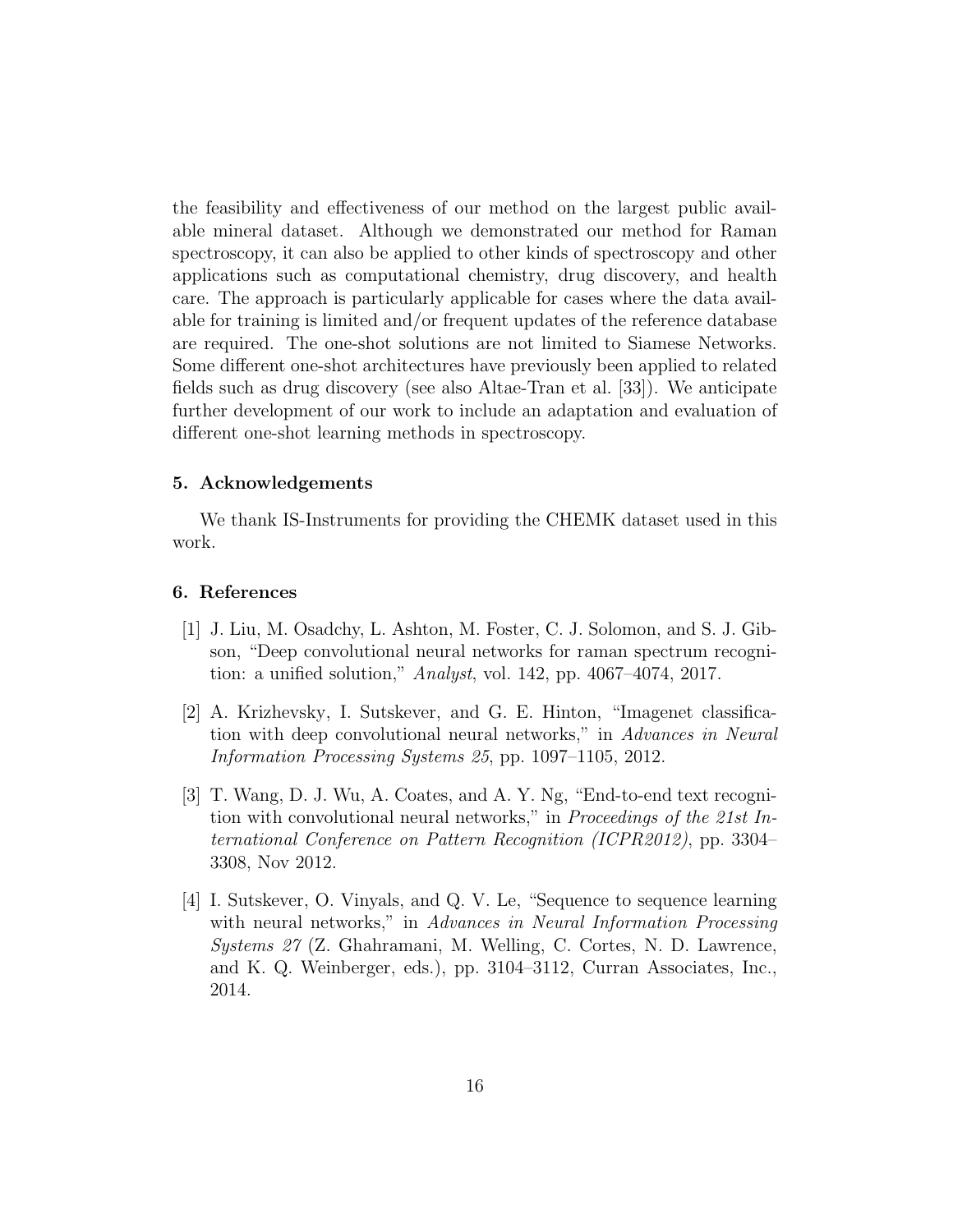- [5] R. Girshick, J. Donahue, T. Darrell, and J. Malik, "Rich feature hierarchies for accurate object detection and semantic segmentation," in *Computer Vision and Pattern Recognition*, 2014.
- [6] K. He, G. Gkioxari, P. Dollár, and R. Girshick, "Mask R-CNN," in *Proceedings of the International Conference on Computer Vision (ICCV)*, 2017.
- [7] M. Bojarski, D. Del Testa, D. Dworakowski, B. Firner, B. Flepp, P. Goyal, L. D. Jackel, M. Monfort, U. Muller, J. Zhang, X. Zhang, J. Zhao, and K. Zieba, "End to End Learning for Self-Driving Cars," *ArXiv e-prints*, Apr. 2016.
- [8] D. Amodei, S. Ananthanarayanan, R. Anubhai, J. Bai, E. Battenberg, C. Case, J. Casper, B. Catanzaro, Q. Cheng, G. Chen, J. Chen, J. Chen, Z. Chen, M. Chrzanowski, A. Coates, G. Diamos, K. Ding, N. Du, E. Elsen, J. Engel, W. Fang, L. Fan, C. Fougner, L. Gao, C. Gong, A. Hannun, T. Han, L. Johannes, B. Jiang, C. Ju, B. Jun, P. LeGresley, L. Lin, J. Liu, Y. Liu, W. Li, X. Li, D. Ma, S. Narang, A. Ng, S. Ozair, Y. Peng, R. Prenger, S. Qian, Z. Quan, J. Raiman, V. Rao, S. Satheesh, D. Seetapun, S. Sengupta, K. Srinet, A. Sriram, H. Tang, L. Tang, C. Wang, J. Wang, K. Wang, Y. Wang, Z. Wang, Z. Wang, S. Wu, L. Wei, B. Xiao, W. Xie, Y. Xie, D. Yogatama, B. Yuan, J. Zhan, and Z. Zhu, "Deep speech 2 : End-to-end speech recognition in english and mandarin," in *Proceedings of The 33rd International Conference on Machine Learning* (M. F. Balcan and K. Q. Weinberger, eds.), vol. 48 of *Proceedings of Machine Learning Research*, (New York, New York, USA), pp. 173–182, PMLR, 20–22 Jun 2016.
- [9] S. T. Ishikawa and V. C. Gulick, "An automated mineral classifier using raman spectra," *Comput. Geosci.*, vol. 54, pp. 259–268, Apr. 2013.
- [10] C. Carey, T. Boucher, S. Mahadevan, P. Bartholomew, and M. Dyar, "Machine learning tools for mineral recognition and classification from raman spectroscopy," *Journal of Raman Spectroscopy*, vol. 46, no. 10, pp. 894–903, 2015.
- [11] A. Goss and M. Adams, "Spectral retrieval by fuzzy matching," in *Analytical Proceedings including Analytical Communications*, vol. 31, pp. 23– 25, Royal Society of Chemistry, 1994.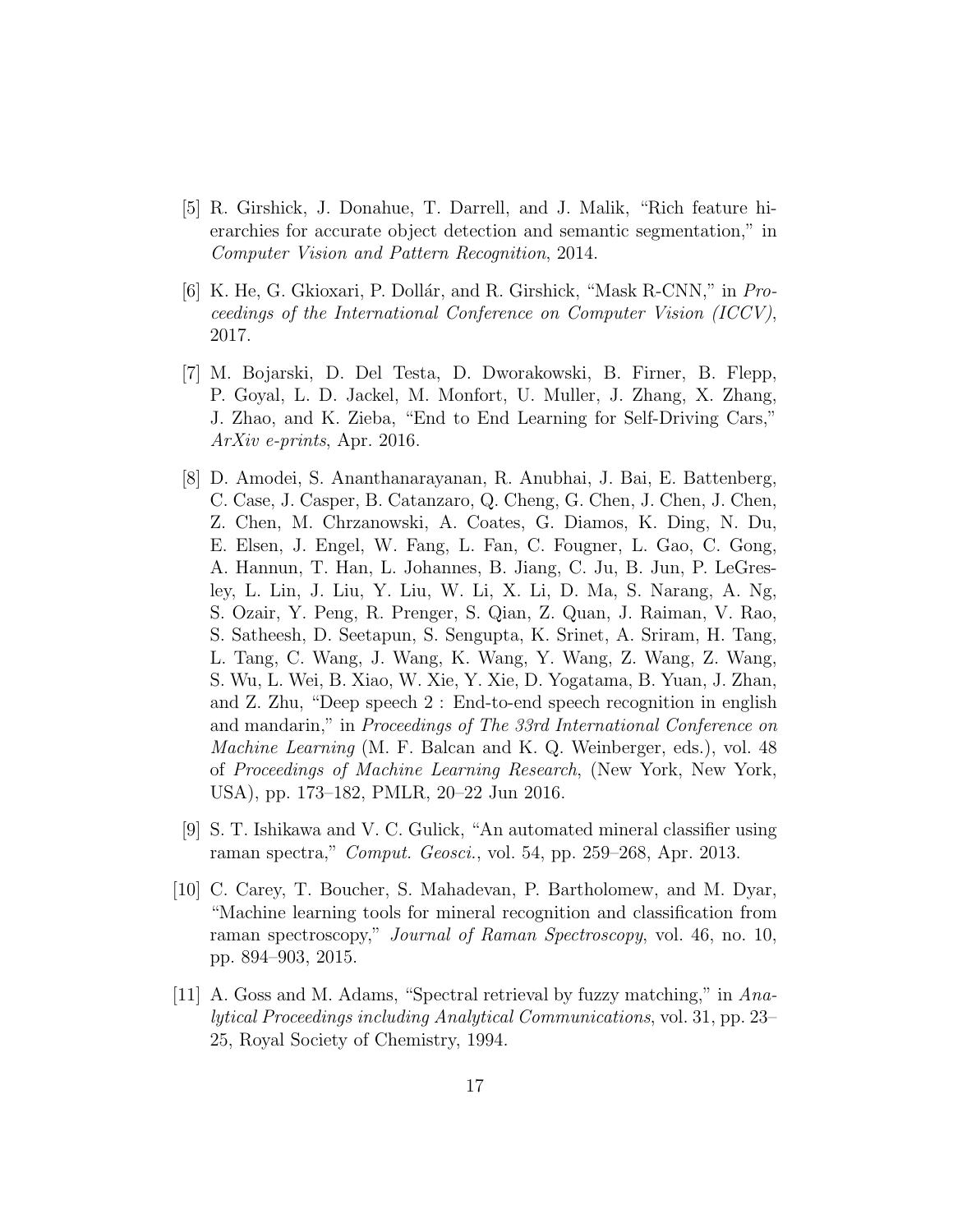- [12] Z.-M. Zhang, X. Tong, Y. Peng, P. Ma, M.-J. Zhang, H.-M. Lu, X.-Q. Chen, and Y.-Z. Liang, "Multiscale peak detection in wavelet space," *Analyst*, vol. 140, no. 23, pp. 7955–7964, 2015.
- [13] H.-Y. Fu, J.-W. Guo, Y.-J. Yu, H.-D. Li, H.-P. Cui, P.-P. Liu, B. Wang, S. Wang, and P. Lu, "A simple multi-scale gaussian smoothing-based strategy for automatic chromatographic peak extraction," *Journal of Chromatography A*, vol. 1452, pp. 1–9, 2016.
- [14] X. Tong, Z. Zhang, F. Zeng, C. Fu, P. Ma, Y. Peng, H. Lu, and Y. Liang, "Recursive wavelet peak detection of analytical signals," *Chromatographia*, vol. 79, no. 19-20, pp. 1247–1255, 2016.
- [15] T. Vignesh, S. Shanmukh, M. Yarra, E. Botonjic-Sehic, J. Grassi, H. Boudries, and S. Dasaratha, "Estimating probabilistic confidence for mixture components identified using a spectral search algorithm," *Applied spectroscopy*, vol. 66, no. 3, pp. 334–340, 2012.
- [16] Z.-M. Zhang, X.-Q. Chen, H.-M. Lu, Y.-Z. Liang, W. Fan, D. Xu, J. Zhou, F. Ye, and Z.-Y. Yang, "Mixture analysis using reverse searching and non-negative least squares," *Chemometrics and Intelligent Laboratory Systems*, vol. 137, pp. 10–20, 2014.
- [17] J. Bromley, I. Guyon, Y. LeCun, E. Säckinger, and R. Shah, "Signature" verification using a "siamese" time delay neural network," in *Proceedings of the 6th International Conference on Neural Information Processing Systems*, NIPS'93, pp. 737–744, 1993.
- [18] S. Chopra, R. Hadsell, and Y. LeCun, "Learning a similarity metric discriminatively, with application to face verification," in *Proceedings of the 2005 IEEE Computer Society Conference on Computer Vision and Pattern Recognition (CVPR'05) - Volume 1 - Volume 01*, CVPR '05, (Washington, DC, USA), pp. 539–546, IEEE Computer Society, 2005.
- [19] Y. Taigman, M. Yang, M. Ranzato, and L. Wolf, "Deepface: Closing the gap to human-level performance in face verification," in *Proceedings of the 2014 IEEE Conference on Computer Vision and Pattern Recognition*, CVPR '14, pp. 1701–1708, 2014.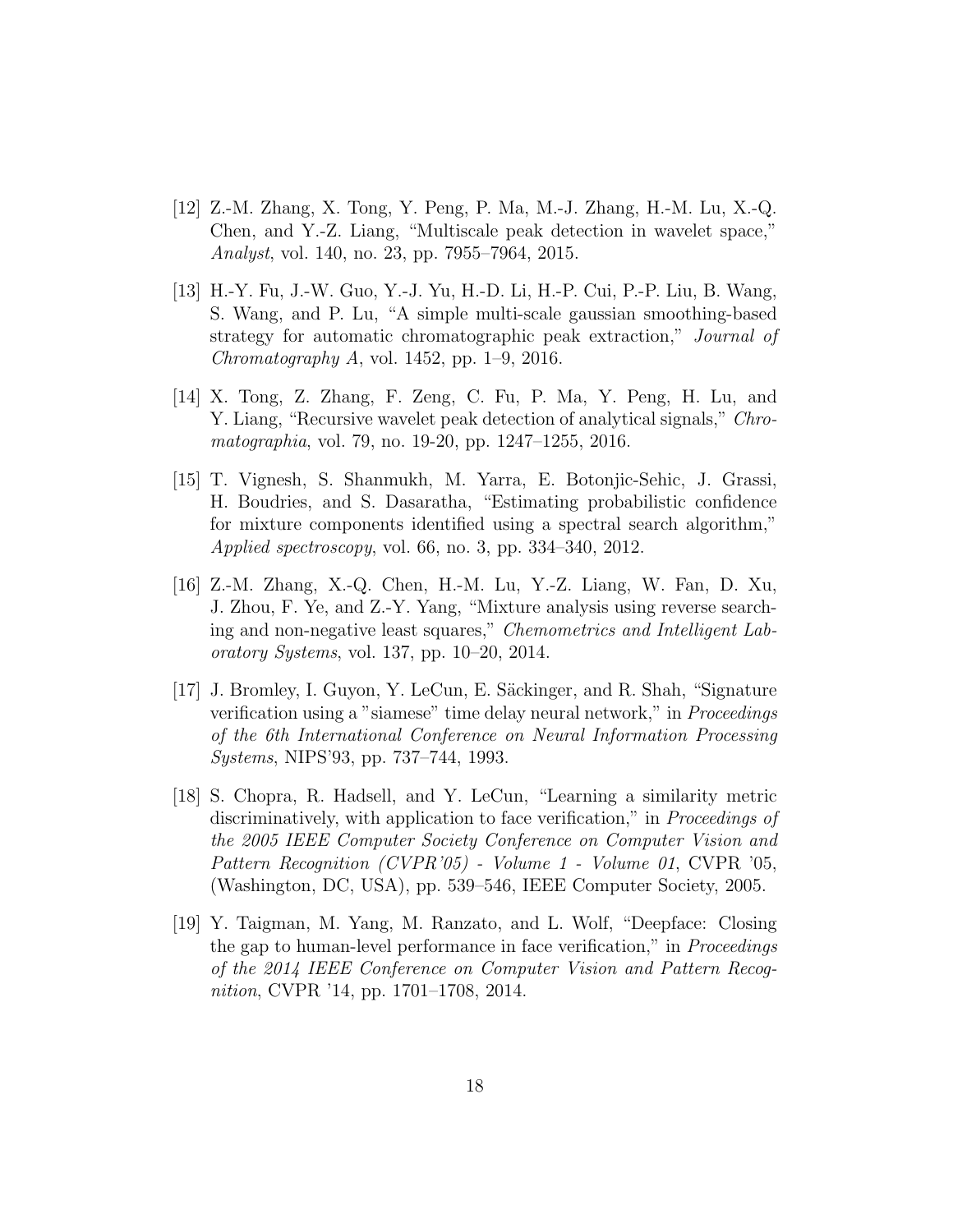- [20] F. Schroff, D. Kalenichenko, and J. Philbin, "Facenet: A unified embedding for face recognition and clustering," in *2015 IEEE Conference on Computer Vision and Pattern Recognition (CVPR)*, pp. 815–823, 2015.
- [21] C. A. Aguilera, F. J. Aguilera, A. D. Sappa, C. Aguilera, and R. Toledo, "Learning cross-spectral similarity measures with deep convolutional neural networks," in *2016 IEEE Conference on Computer Vision and Pattern Recognition Workshops (CVPRW)*, 2016.
- [22] K. Chen and A. Salman, "Extracting speaker-specific information with a regularized siamese deep network," in *Advances in Neural Information Processing Systems 24* (J. Shawe-Taylor, R. S. Zemel, P. L. Bartlett, F. Pereira, and K. Q. Weinberger, eds.), pp. 298–306, 2011.
- [23] Z. Lu and H. Li, "A deep architecture for matching short texts," in *Advances in Neural Information Processing Systems 26* (C. J. C. Burges, L. Bottou, M. Welling, Z. Ghahramani, and K. Q. Weinberger, eds.), pp. 1367–1375, 2013.
- [24] G. Koch, R. Zemel, and R. Salakhutdinov, "Siamese neural networks for one-shot image recognition," 2015.
- [25] Y. Lecun, L. Bottou, Y. Bengio, and P. Haffner, "Gradient-based learning applied to document recognition," in *Proceedings of the IEEE*, pp. 2278–2324, 1998.
- [26] N. V. Chawla, K. W. Bowyer, L. O. Hall, and W. P. Kegelmeyer, "Smote: Synthetic minority over-sampling technique," *Journal of Artificial Intelligence Research*, vol. 16, pp. 321–357, 2002.
- [27] D. Kingma and J. Ba, "Adam: A method for stochastic optimization," *arXiv preprint arXiv:1412.6980*, 2014.
- [28] B. Lafuente, R. T. Downs, H. Yang, and N. Stone, "The power of databases: the rruff project," *Highlights in Mineralogical Crystallography*, pp. 1–30, 2015.
- [29] DiFeST, "http://www.fis.unipr.it/phevix/ramandb.php."
- [30] P. H. C. Eilers and H. F. Boelens, "Baseline correction with asymmetric least squares smoothing," tech. rep., Leiden University Medical Centre, Oct 2005.